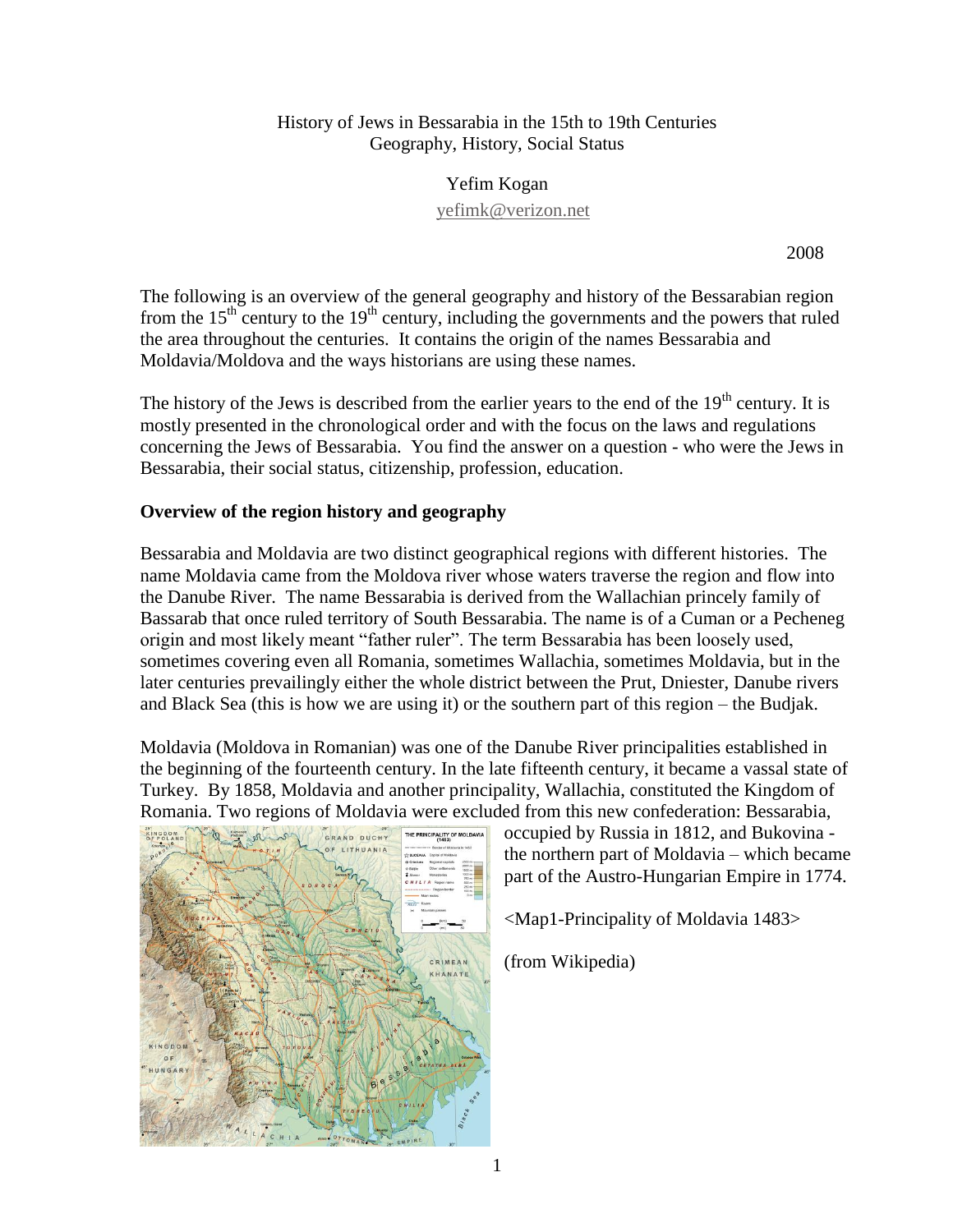

<Map2-Moldavia 1500-vassal of Ottoman Empire> The southern part of the region was under direct Ottoman rule.

(from Wikipedia)



<Map3-Bessarabia 1882>

From FEEFHS **-** The Federation of East European Family History Societies.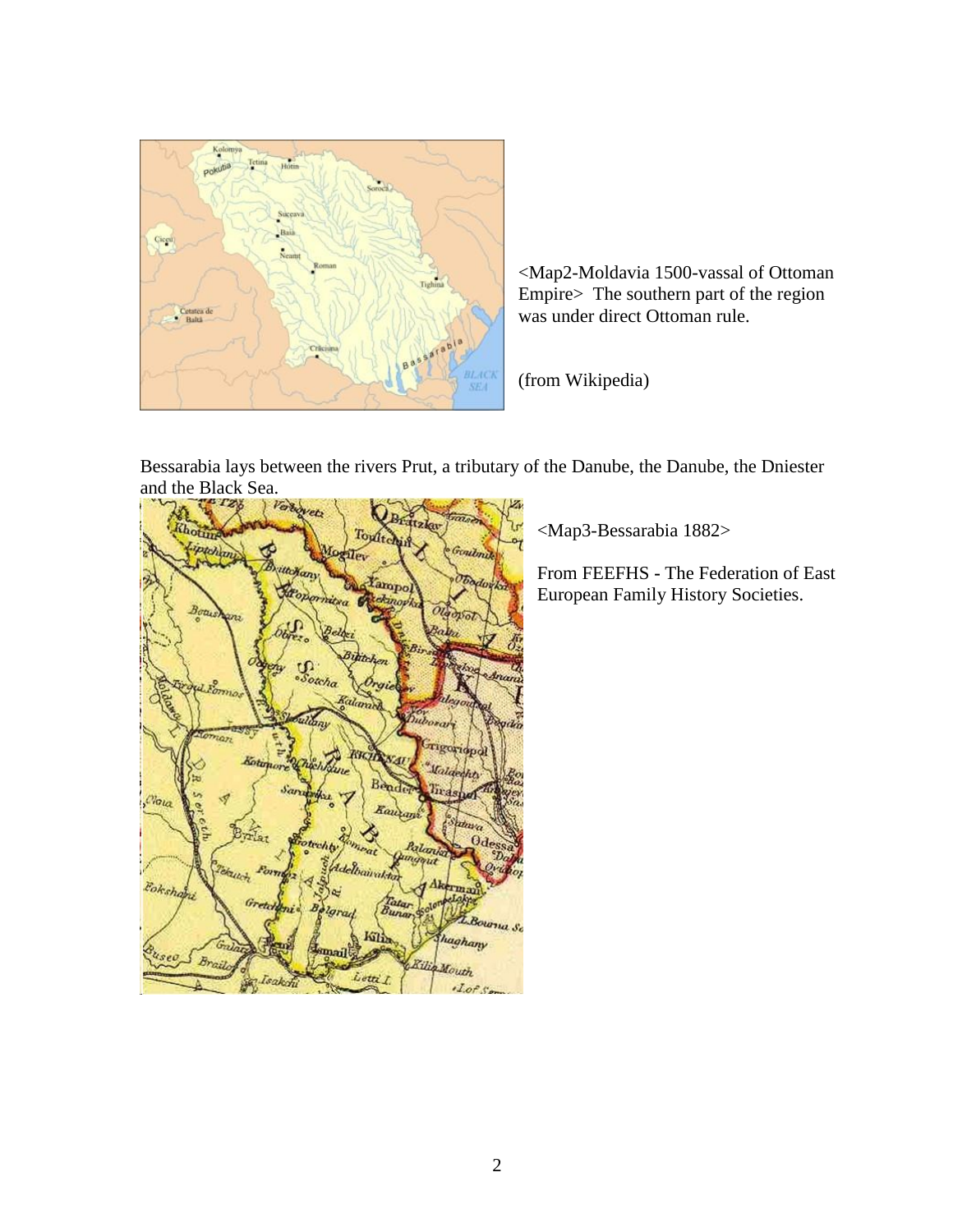#### **Powers and Governments of the region of Bessarabia**

#### **Moldavia Principality**



From the 14 century to 1812, almost the entire region was part of the Moldavia Principality. The south districts were under Tatar and Turk control. When, in 1538, the principality surrendered to Sultan Badjazet of the Ottoman Empire sultan provided for its inhabitants the undisturbed exercise of Christian Orthodoxy. The Ottomans also granted privileges to Moldavian merchants permitting them "to come by sea in ships belonging to merchants in Akkerman, and trade freely in Edirne, Bursa and Istanbul' <sup>1</sup>. Moldavia remained under Ottoman rule for three centuries. In the beginning of their coexistence with the Ottoman Empire, the Moldavian territory operated as an external vassalage within the empire. Moldavians paid an annual tribute to the sultan, and were expected to adhere and be loyal to Ottoman foreign policy. Turks established fortifications in 5 towns in Moldavia and the governance was in the hands of local princes from the territorial dynasties.



<Map4-Central Europe 1648>

From FEEFHS **-** The Federation of East European Family History Societies.

At the beginning of the  $18<sup>th</sup>$  century, the situation in the principalities of Wallachia and Moldavia changed when the Ottoman Turks imposed a humiliating government in the region. Greek princes from Phanar, quarters of Constantinople, governed Wallachia and Moldavia for a century. The Phanariot period began in the two principalities with the reign of Prince Nicolae Mavrocordatos. He was imposed as the titular head in 1711, replacing the Moldavian Dimitrie Cantemir who fled to Russia after the Russo-Turkish War. We will talk about this personality later. During the Phanariot period, the Austrians annexed the Moldavian province of Bukovina in 1774, and the Russians annexed Bessarabia in 1812.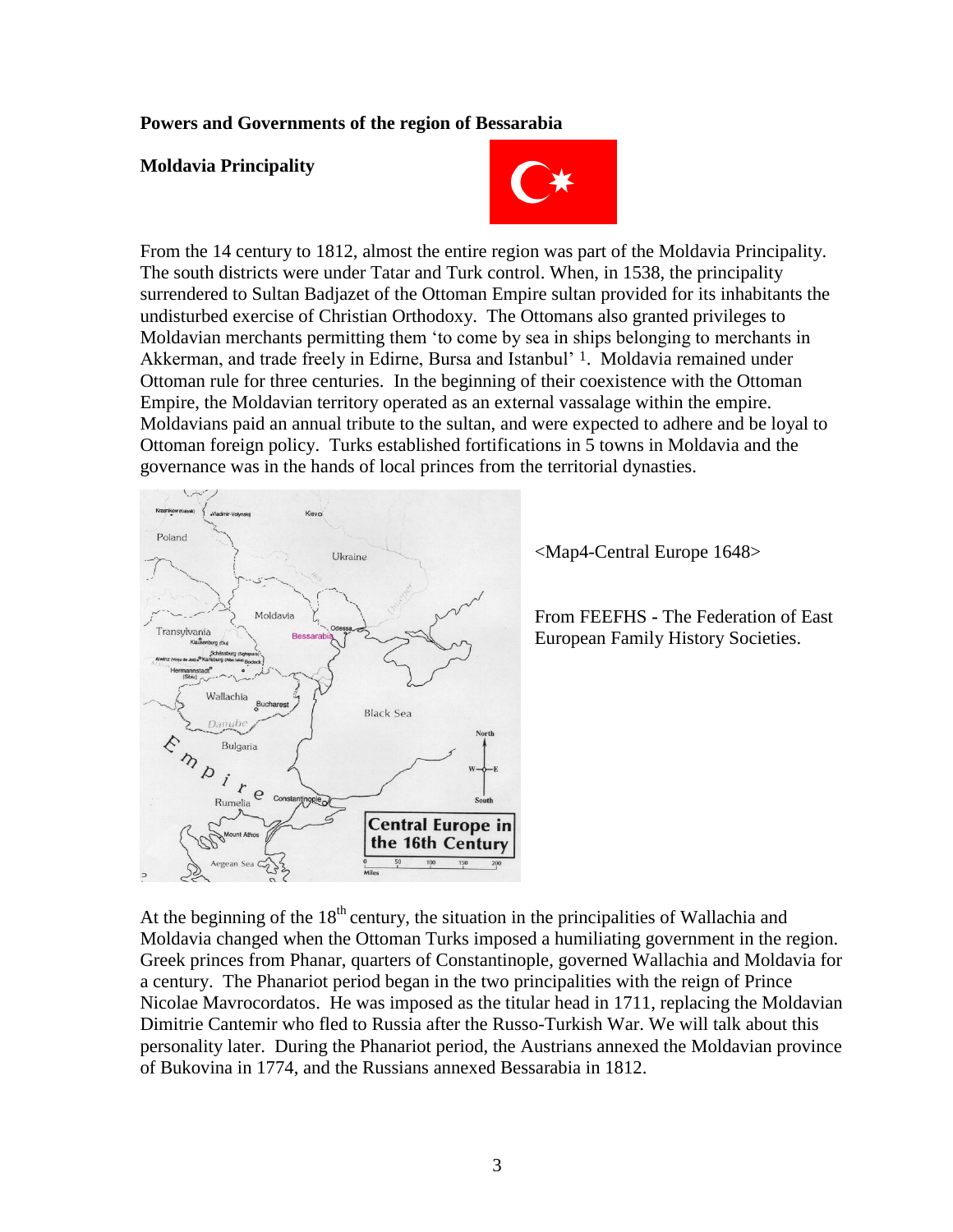#### **Russia, Bessarabia Gubernia**



By the Treaty of Bucharest of May 28, 1812, the Ottoman Empire ceded to the Russian Empire the eastern part of the Principality of Moldavia and the southern part that was under direct Turk control. That territory constituted Bessarabia district and later province.



Map5-Central Europe 1887

From FEEFHS **-** The Federation of East European Family History Societies.

It belonged to Russia from 1812-1918, except from 1856-1878, when, by the Treaty of Paris, the southern part of Bessarabia – Budjak region - was allocated to the Moldavia Principality / Romania (after Crimean War). It was handed back to Russia in 1878 as compensation in the Dobrudja. Also from 1828-1834 Russia administered all future Romania: Moldavia and Wallachia.

Southern Bessarabia - Budjak region, or New Bessarabia (Cahul, Chilia, etc.) was under Romanian rule from 1856-1878.



Map7-Southern Bessarabia 1856-1878 part of Moldavia Principality/Romania.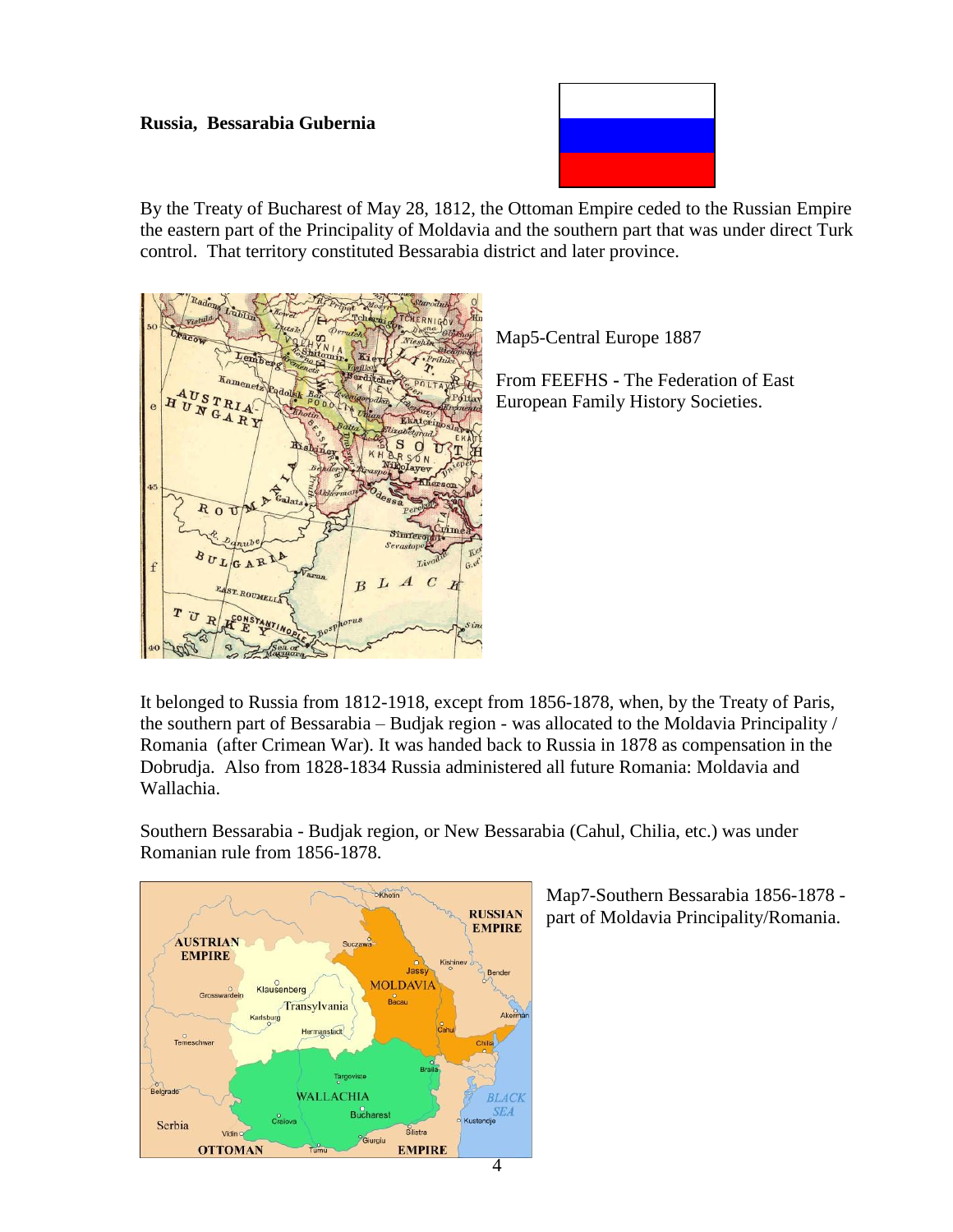### **Romania**



From 1918 the region was part of Romania until the Soviet Union annexed the region in 1940. During World War II German-Romanian occupation started on July 17, 1941 until Soviet Union re-entered the area on August 24, 1944.

 $\hat{\mathbf{\Omega}}$  .

# **Soviet Union, Moldavskaya SSR**

The USSR occupied the region in 1940, June 28, and after German-Romanian occupation reentered Bessarabia on August 24, 1944.

## **Moldova Republic**

In May of 1990, it became an independent state of Moldova. The most northern and southern sections of Bessarabia are now located in the Ukraine.

<Map7-Moldova Republic>

Two small regions, the Dniester Republic (Transdniester/Transnistrian Republic) with mostly Russian population and Gagauz-Yeri with a majority of Gagauz-Turkish speaking people have separated themselves from the state of Moldova and are trying to achieve independence.



<Map8-Transdniester Republic>

Formally the small territory on the left side of Dnister river was never part of Bessarabia. It was part of Kherson gubernia, Odessa gubernia and later part of Moldova.

Some Romanian researchers will refer to Moldavia region of current Romania as "Inner Moldavia", and Bessarabia as "outer Moldavia". Other researchers write Moldavia for part of Romania and Moldova as a Moldova Republic, but both of these names are the same origin: Moldova is in Romanian and Moldavia is in Russian language.

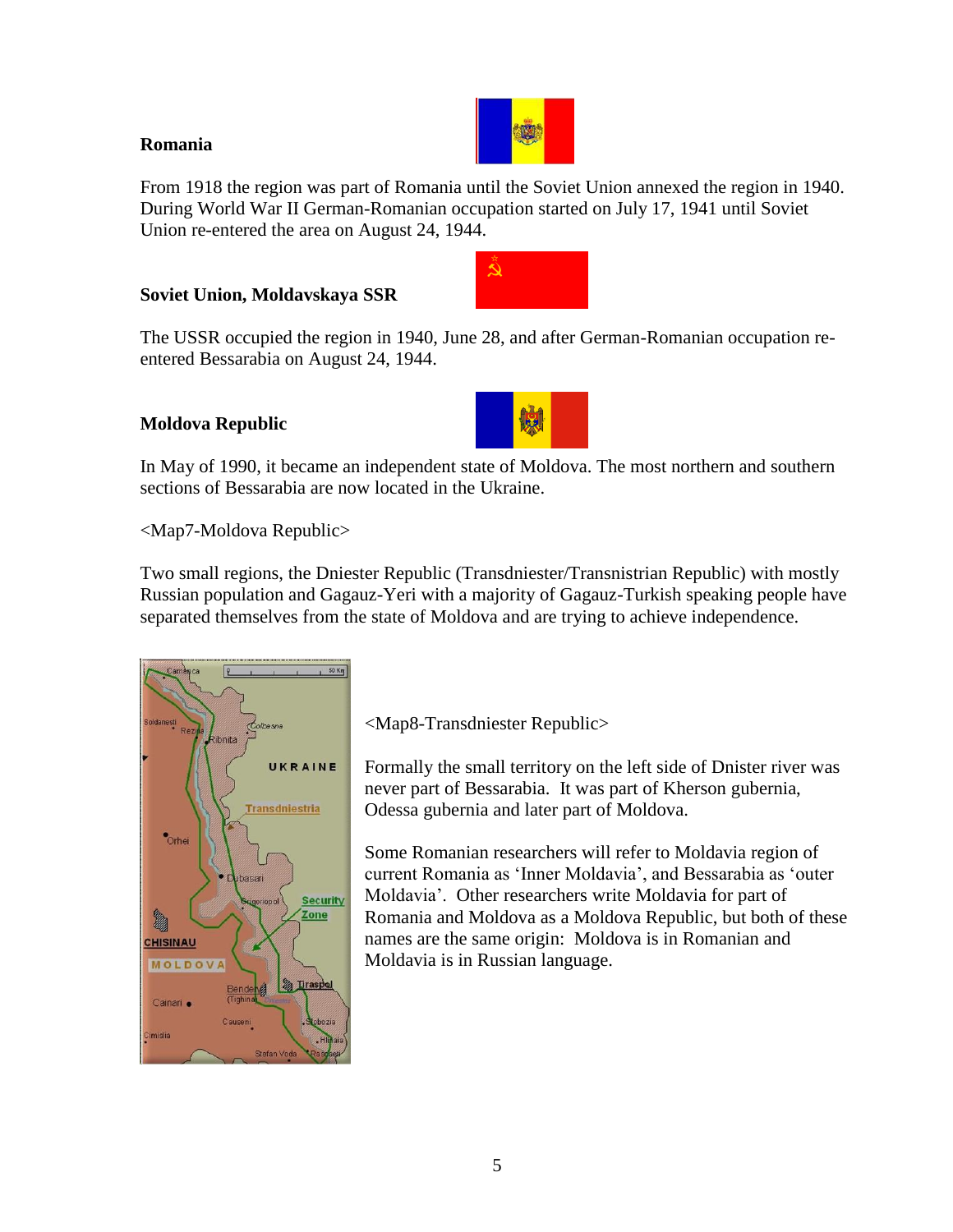#### **Jews in Moldavia before 1812**

The history of the Jews in Moldavia remains vague until the  $15<sup>th</sup>$  century when Turkish sultans began to rule the area. Yet some evidence exists of a Jewish presence in the region long before that time. Near the town of Chotin in Bessarabia, engraved coins were discovered depicting Yehuda Maccabeus of the second century before the Common Era. Some historians have claimed that during the  $8<sup>th</sup>$  century CE Moldavia and Wallachia were vassal states of the Jewish kingdom of the Khazaria. Khazars settled in the territory of the future Moldavia. So, there is a speculation that Romanian Jews are partly descended from Khazars.

Records confirm that hundreds (1500 in some sources) Jews lived in Moldavia during the reign of Prince Roman 1 (1391-1394) and Alexander Bun (Alexander the Good) (1401-1433). The Jews came to the region mostly from Poland and became influential in Moldavian trade and commerce. It is important to note that during this period the Jews were granted the privilege to live and do business anywhere in the province.

During the reign of Stephan Chel Mare (Stephen the Great, 1457-1504) the Jewish merchants were active in the cattle trade and other businesses. There are several examples of Jewish involvement in Stefan Chel Mare"s government and in the court system. Isaak ben Beniamin Shor of Jassy, a Jew, was an attended steward to Stefan Chel Mare. Isaak advanced to the rank of Logofat (from Latin: *logotheta* "one who accounts, calculates") to Chancellor, one of the highest positions in the internal affairs of medieval Moldavia. From 1473-1474, Isaac Berg (Beg), a Jewish physician in Stefan Chel Mare"s court became the Moldavian emissary to the court of the Persian Sultan Uzun Hassan. He sought an alliance between Moldavia and Persia against the dominant Turks. In 1498, Stefan Chel Mare wrote a letter advising the Polish King Alexander Jagiello that his ambassador should pay a 1200 gulden ransom for a Polish noblewoman who had been freed by Jews from a Tatar prison.

### **16 century**

In the  $15<sup>th</sup>$  and  $16<sup>th</sup>$  centuries Jewish emigration to Wallachia consisted mostly of Sephardic Jews expelled from Spain and Jews from Constantinople. At this time Moldavian Jews were mostly of Ashkenazic descent having emigrated from Galicia, Poland and Germany. From the 15th century onward, Jewish Sephardic merchants from Constantinople began to reside in Bessarabia. Trade routes at the time crisscrossed the territory connecting Black Sea nations with Eastern Europe. Later, Jewish merchants from Poland also began trading and settling in Bessarabia laying the foundation of the first Jewish communities in northern and central Bessarabia. Jewish communities in southern Bessarabia had been in existence since the 15th century.

By the  $16<sup>th</sup>$  century many Moldavian princes started to limit privileges previously granted to Jews. In 1545, Jews complained to the Polish King that the Moldavian Prince Petru Raresh prevented them from taking Turkish horses to Poland and Lithuania, a common trade item at the time. In 1579, Prince Peter Schiopul (Peter the Lame) ill-treated Jews and expelled Polish born Jewish merchants from Moldavia. The Encyclopedia Judaica 3 states that Jews were completely expelled from the region in the last decades of the  $16<sup>th</sup>$  century. On January 8, 1579, the sovereign of Moldavia, Peter Schiopul (Peter the Lame), ordered the banishment of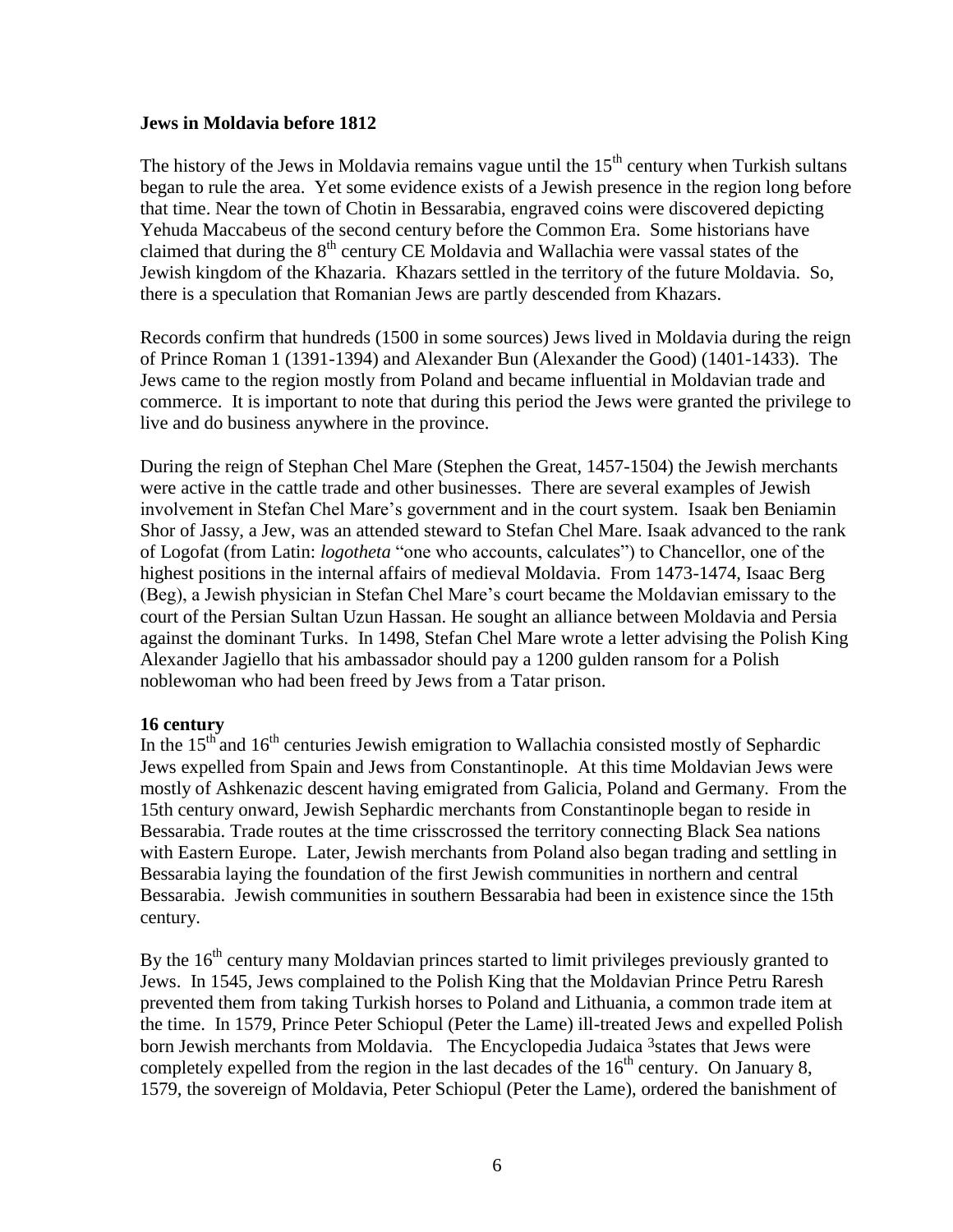the Jews on the grounds that they are ruining the merchants and had a total monopoly on Moldavian commerce. There is no evidence that the decree was enforced. In 1591-1595, Prince Aron the Tyrant (Emanuel Aaron) was placed on the Moldavian throne due to the influence of Solomon Ashkenazi, the well-connected Jewish court physician of King Sigismund II, Augustus of Poland. Several sources claim that Emanuel Aron was of Hebrew descent, but there is no verifiable proof. However, Emanuel's cruelty to the Jews is infamous. In despotic fashion he ordered the decapitation of 19 Jews of Jassy without due process of law. By his command the entire Jewish community of Bucharest was exterminated.

### **17 century**

By 1612, Jews were well established once again in Moldavian commerce. To encourage their participation, Jews were invited by the boyars, great Moldavian landowners, to settle in Moldavia, establish cities and markets, administer estates, run taverns and build distilleries. These invitations to develop the Moldavian economy paralleled the economic expansion of Poland in the 16th and 17th centuries when Jews were invited to promote regional business.

Prince Stefan Tomsa (1611-1615, 1621-1623) wrote to the Magistrate of Lemberg requesting that regardless of religion, merchants be allowed to settle in Moldavia to promote trade and to do business without disturbance. To attract Jews to the area, he declared the expulsion order of Peter the Lame null and void.

Through 1634-1653, Prince Vasile Lupu treated Jews with consideration until the appearance of the Cossack leader Bohdan Khmelnitsky. In 1652, the Cossacks came to Jassy to claim Vasile Lupu"s daughter Ruksanda for Timush, the son of Bogdan Khmelnitski. On his way, Khmelnitski massacred Jews. According to the chronicle of Neta Natan Hannover, a Jassy Rabbi during late 17 century, between 1648 and 1653, many Ukrainian Jews sought refuge in Moldavia fearing death by Cossacks.

At the end of the 17th century, the first town founded by the Jews was Onitcani in Orgeev district.

### **18 century**

The most famous Moldavian of the  $18<sup>th</sup>$  century was the Prince of Moldavia, Demetrius Kantemir. He was a writer, a political leader and a scientist. He led ten thousand Moldavians on the Russian side in their fight against the Turks. After the Turks were victorious Kantemir fled and settled in Russia. Peter the Great awarded him the title of Prince of the Russian Empire.

Demetrius Kantemir wrote *Descriptio Moldaviae* 4 the first and most complete description of Moldavian geography, history, government, and daily life. This work included a description of the life of Jews: their rights, occupations and relations with their neighbors. In the geographical section of *Descriptio Moldavei*, Kantemir described the town of Kilia in the southern part of Bessarabia, southeast Moldavia. Kilia was a small but famous trade port where ships from as far as Egypt and Venice would be anchored. Kantimir described Kilia as a cosmopolitan town with Turks, Jews, Christians and Armenians living together peacefully. He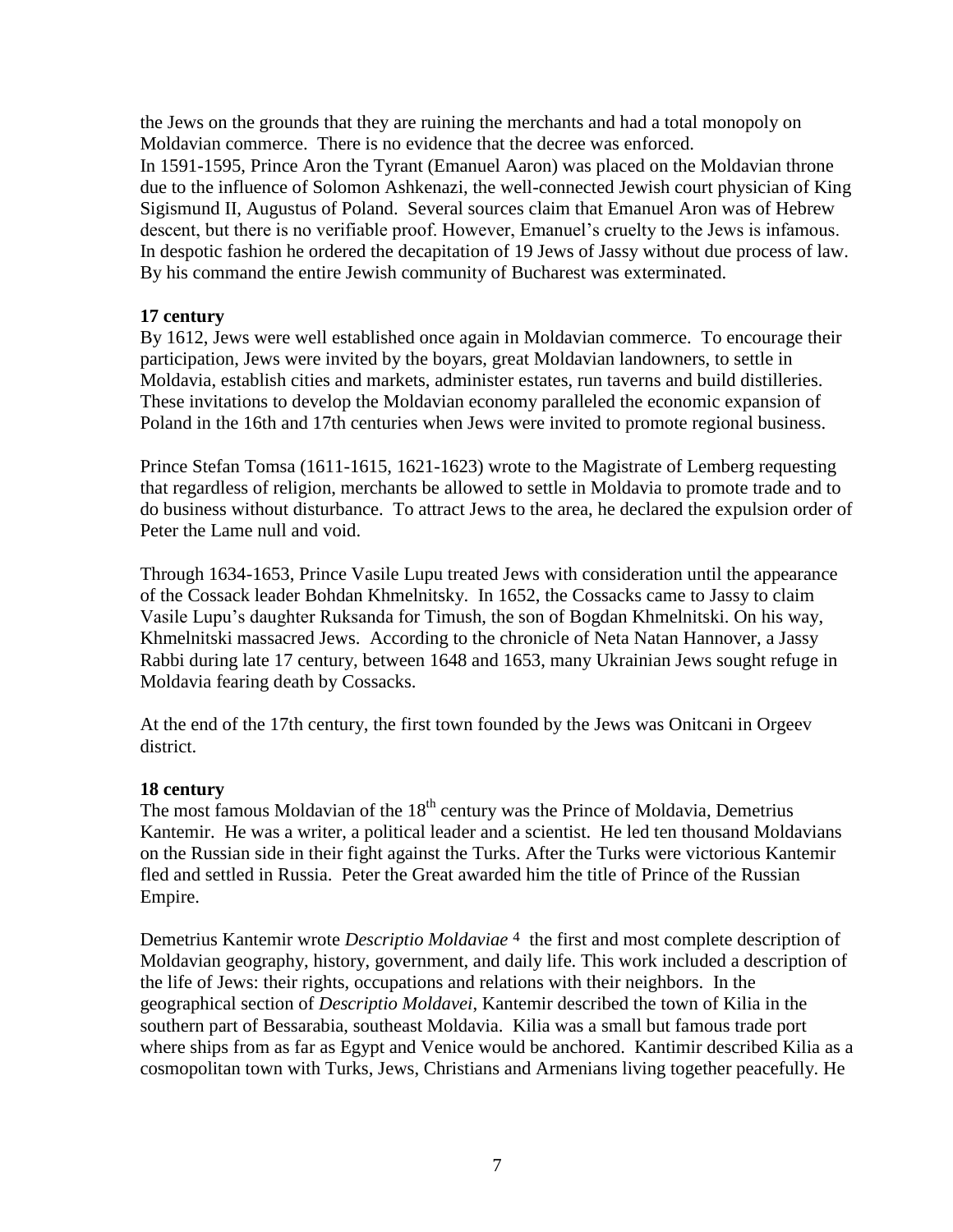refers to Kishinev as a "small market-town of slight importance," with a population "of Christians, Armenians and Jews."

A picture of religious tolerance is described in the *Descriptio Moldavei.* "All guests of the monastery, an Orthodox or a Jew, a Turk or an Armenian, would receive not only a cordial reception, but the monks would accommodate and feed guests even if he and his companions regardless of their numbers wanted to remain in the monastery for a even a whole year."

In the political section of the book, Jews were mentioned among other peoples living in Moldavia. According to the author, Jews were allowed to build wooden synagogues but not stone structures. Jews were citizens of the nation but paid an annual tax that was higher than other citizens. Jews were engaged exclusively in commerce and tavern keeping. The author reported that"…foreign traders, Turks, Jews and Armenians keep all commerce in their hands because the Moldavians are not enterprising and show no initiative."

In the final chapter of *Descriptio Moldavei*, The Customs of the Moldavians, the author recorded a stunning irony describing how native Moldavians on the one hand lived friendly with people of other ethnic and religious backgrounds in towns and villages and had the reputation of being hospitable to every traveler, yet "… they considered it hardly a mortal crime to kill a Turk, a Tatar, or a Jew."

By the early 18th century, permanent Jewish settlements had been established in several commercial centers: Iasi, Onitcani, Suceava, Kishinev, Bendery, Kiliya. Toward the end of the century relatively large numbers of Jews were living in most of the urban settlements and in many villages.

In the middle of the 18 century, Jews from Poland were invited to settle in Moldavia. They were expected to found new towns and quicken the economic development of the country. They were offered: land on which to build synagogues, religious schools and ritual bathhouses, free cemetery plots, and several years exemptions from all taxes! Thousands Jews came to settle in Moldavia. They found 63 towns and villages! The peasants and small town people found the Jews indispensable, because Jewish merchants and shopkeepers provided them with the prime necessities of living. They sold to Moldavians iron utensils, rope, pipe tobacco, salt, rice, and leather boots. Jews also build small-scale industries.

By mid-century there was not a single Moldavian town or village without an established Jewish community.

At the end of 18 century, Russia took control of part of Moldavia territory, as a result of a petition from Moldavian princes. Formally the Moldavia/Bessarabia was not yet part of Russian Empire, but Russia influenced Moldavia/Bessarabia a lot.

In Moldavia, the first census, organized by the Russian military authorities of occupation during the war with the Turks in 1774, recorded 1,300 Jewish families. 5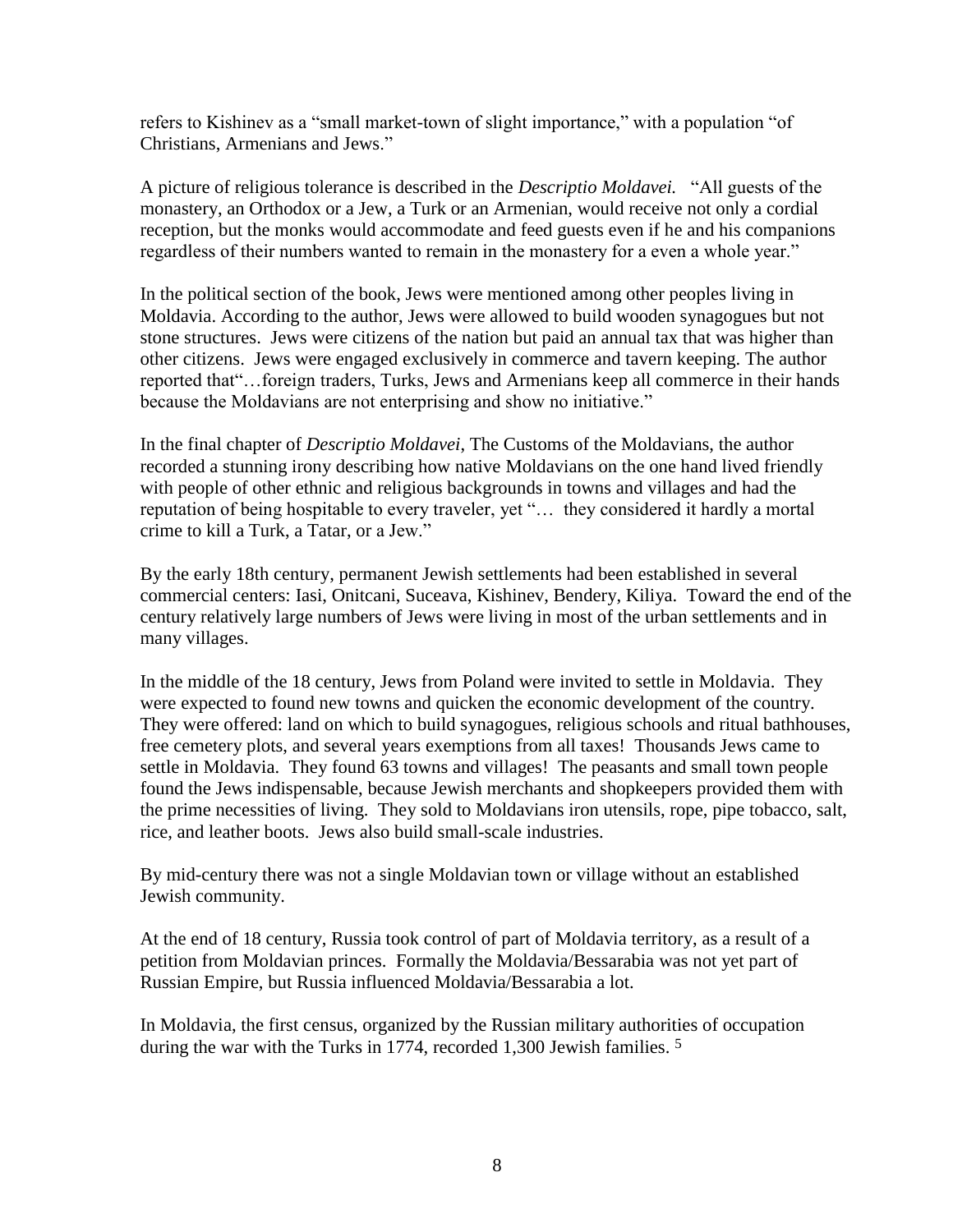### **19 century**

1803 – 30000 Jews lived in Moldavia Principality.

1801-1825 – Russia, Alexander I, (liberal).

1812 – Bessarabia, the entire territory between Dnister, Prut and Danube rivers was annexed by Russia. Territory occupied by the Russians included 5 cities (towns with fortresses): Akkerman, Soroki, Bendery, Hotin and Ismail, some 14 or 15 market towns, and 500-600 villages, with a total population of 500,000, according to official Russian Census on 1816. 6

According to "Jews in Romania" by Carol Iancu, 7 "There was a considerable increase in the Jewish population to Moldavia (*he meant Moldavia Principality, without Bessarabia*) from the beginning of the century due to immigration from Bessarabia following it seizure in 1812..." Most scholars believe that Bessarabia lost about one-third of its population during the first year or two of the Russian occupation. 6

According to a number of sources: 20,000 Jews (5,000 families) lived in Bessarabia, many engaged in commerce and liquor distilling. Jews constituted 4-4.5% of total population (1816).

1818 - Laws concerning Jews were issued by the Russian government in 1818 in "Regulations of establishing Bessarabia district". Jews were required to join one of three estates, classes: merchants, petty bourgeois (townsmen), or farmers. In the same "Regulation" was stated that "…privilegias (privileges) given to Jews by Moldavian princes (gospodars), will be kept by entirety", while the existent Russian legislation concerning the Jews did not apply, since Bessarabia had autonomous status. The regulations even authorized Bessarabian Jews to reside in the villages and engage in leasing activities and innkeeping, in contradiction to the "Jewish Statute" of 1804. They even could buy a piece of empty land for farming. Because of this regional autonomy, the Jews of Bessarabia were spared several of the most severe anti-Jewish decrees issued in the first half of the  $19<sup>th</sup>$  century.

1818. 86% of Jews worked in trade and 12% in handicraft. Several industries were almost entirely hold by Jews: Grain Trade – 85%; Markets in Major cities -90%; Post Office – 100% Jewish; Vodka production and trade – 100% Jewish.

Russian Jews were allowed to move to Bessarabia, as Bessarabia become part of the Pale of Settlement (April 1835). Jews, as well as Gypsies were excluded from taking part in government (public) service. Jews who were removed from closed cities of Sevastopol, Nikolaev and moved to Bessarabia were given privileges (1830) as an exception from common rulings. Jews-doctors from these places were able to hold a government position.

It was most likely that after 1818 Jews were required to have hereditary surnames. Before that, in both Moldavia and Turkey, last names were not required. I found in some records that in second part of 19 century, the citizens of Moldavia (Romania), Turkey did not yet have surnames.

1824. Russian government forbid the settlement of foreign Jews in Russia and even ordered the expulsion of those that had already become Russian subjects. The government gave generous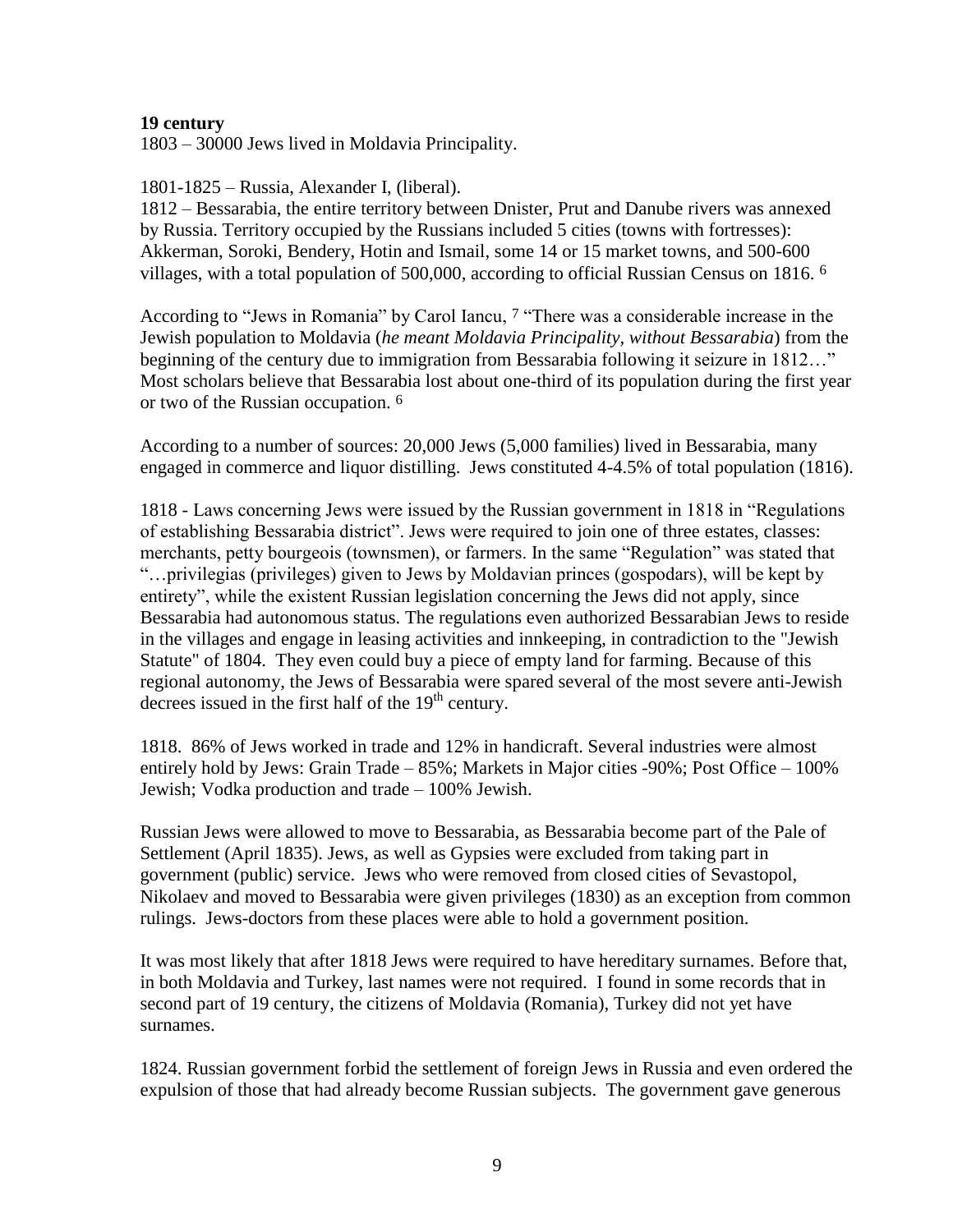support to the pioneers in this new branch of commerce "in the hope that the example of the foreign Jews would inspire their Russian coreligionists to give up their petty commercial transactions for those of a broader character and greater usefulness to the community."

1825-1855 – Nicholas I, (reformer).

Delineation of the Pale of Settlement (April 1835) From the Law: A permanent residence is permitted to the Jews: (a) In the provinces: Grodno, Vilna, Volhynia, Podolia, Minsk, Ekaterinoslav. (b) In the districts: Bessarabia, Bialystok.

By 1835, when the liquidation of Bessarabian autonomy began, the "Jewish legislation" in Russia was equally applied to Bessarabian Jewry, although the prohibition on Jewish residence in border regions was not enforced in Bessarabia until 1839 and compulsory military service until 1852-53.

Jewish farming was very much developed especially since 1835, when the government gave different privileges to people who wanted farming. According to the new status, Jews could freely cross over into the farmer class without any restrictions. The new farmers could settle on crown, purchased, or leased land. Crown lands were set aside for Jews for an unlimited time for their sole use upon payment of taxes. In addition, in areas without much free crown land, Jews were permitted to lease or buy lands from private owners that they could select themselves. In this event, by investing their capital, they joined the rural community and became owners or renters of land.

In 1835, Russia mandated keeping Jewish Metrical (*metriki*) records in two copies: one local and one for the government. Beginning in 1857, a state employed Crown rabbi kept the registers with the purpose in mind of improving the completeness of the registration. <sup>8</sup>

1836 – Jews 43,062 lived in Bessarabia.

At the beginning of 1840 the petition of eight Austrian Jews, for the privilege of retail trade in timber along the entire course of the Dniester river, was transmitted to the government. The governor-general of New Russia, M. S. Vorontzov answered that "since there was great need for timber all along the lower Dniester, and the supply from Austria insufficient, he thought it advisable to permit the petitioners, as well as all foreign dealers in timber floating their merchandise from Austria down the Dniester, to sell it unhindered all along the course of the river."

1830-40. Haskalah began to penetrate to Bessarabia and from end of 1840 – Jewish Government schools were opened.

1844 – 49,000 Jews lived in Bessarabia and 44,000 Jews lived in all other North Black Sea regions – NovoRossia - Kherson, Tavria, Ekaterinoslav, etc.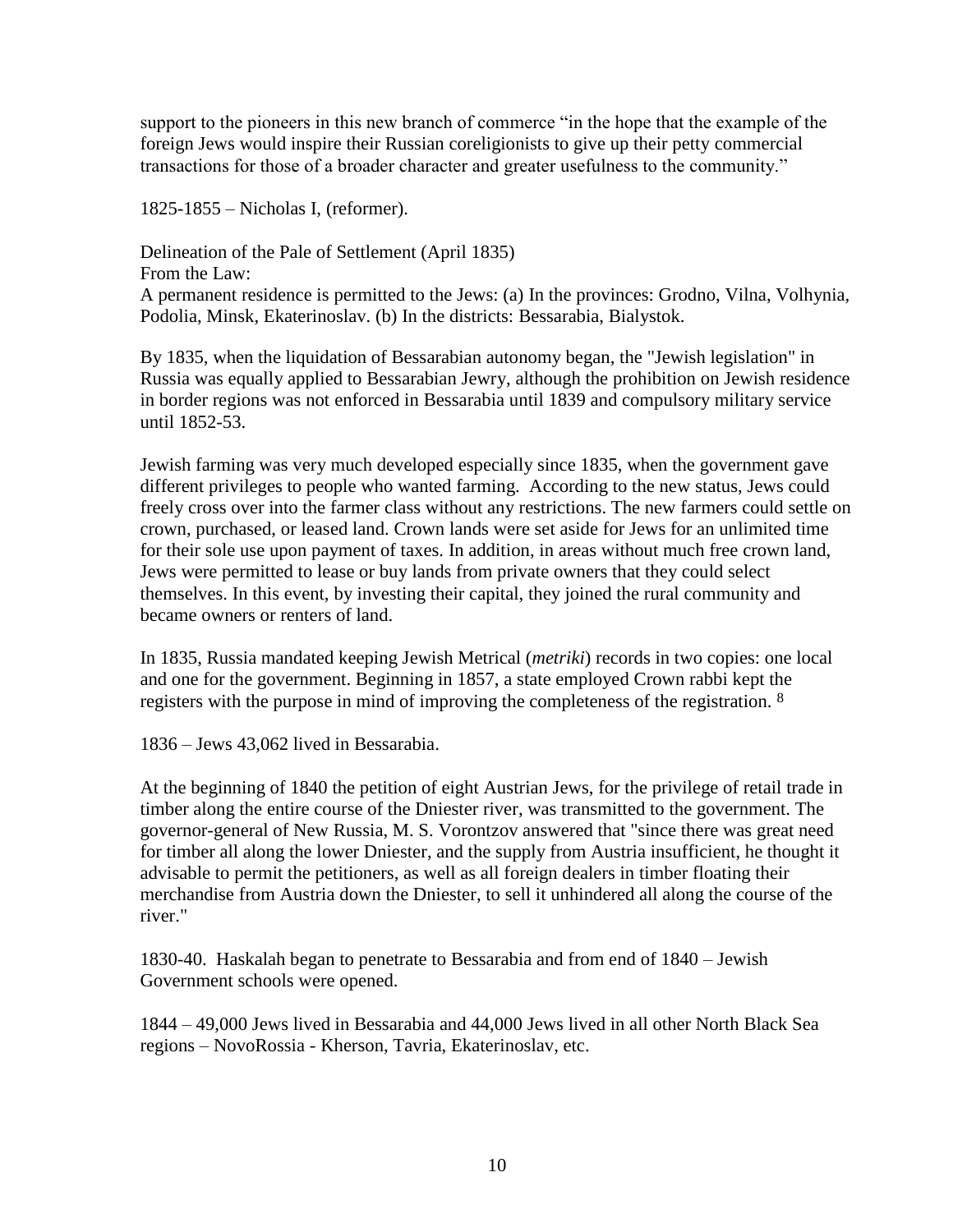1848-49 The Census and 1853 Jewish Census were conducted, and after that Jews in Bessarabia started to be recruited into Tsar Army (Law of 1825).

1856 abolished the cantonist system, when children from 10-12 years were taking to military schools, and after they turned 18, they served in the army for 25 years. Only from 1854-56 Jews of Bessarabia were subjected to the cantonists recruitment.

An increasing number of Jews entered agriculture, and between 1836 and 1853, 17 Jewish agricultural settlements were established in Bessarabia, mostly in the northern districts, on lands purchased or leased from Christian or Jewish landowners. There were 10,859 persons living on these settlements in 1858; 12.5% of Bessarabian Jewry were farmers, and the region became among the largest and most important centers of Jewish agriculture in Russia.

1855-1881 – Alexander II, major reformer, liberal press

In 1855 there were six Jewish Government schools, in [Beltsy,](http://ezproxy.hebrewcollege.edu:2360/gvrl/retrieve.do?contentSet=EBKS&qrySerId=Locale%28en%2C%2C%29%3AFQE%3D%28KE%2CNone%2C10%29Bessarabia%24&inPS=true&searchType=BasicSearchForm&tabID=T001&prodId=GVRL&searchId=R1&userGroupName=mlin_m_hebrew&relatedDocId=2587502377) Khotin, [Brichany,](http://ezproxy.hebrewcollege.edu:2360/gvrl/retrieve.do?contentSet=EBKS&qrySerId=Locale%28en%2C%2C%29%3AFQE%3D%28KE%2CNone%2C10%29Bessarabia%24&inPS=true&searchType=BasicSearchForm&tabID=T001&prodId=GVRL&searchId=R1&userGroupName=mlin_m_hebrew&relatedDocId=2587503535) and Izmail, and two in Kishinev, with 188 pupils. Private secular Jewish schools also began to appear, and from the 1860s Jews in Bessarabia, especially wealthier ones, began to send their children to the general schools.

During the reign of Alexander II Jews got the privilege of purchasing landed property within the Pale of Settlement. . This is how the seventeen Jewish colonies were established between the years 1836 and 1854. They covered an area of 9,305 deciatine.

1856. 78,751 Jews lived in Bessarabia

1858 the Law of 50 verst from the border was soften, almost cancelled.

1864 – 97,700 Jews lived in Bessarabia 1867 - 94,045 Jews lived in Bessarabia, excluding New Bessarabia.

1881-1894 – Alexander III – counter-reform

1881-82 – Pogroms in Bessarabia and NovoRossia

1882, May 3 – Temporary regulations concerning the Jews of Russia, proposed by Count Ignatiev, and sanctioned by the czar May 3 (15), 1882.

Jews were banned from living in rural areas and towns of fewer than ten thousand people (for 35 years). Strict quotas were placed on the number of Jews admitted to universities, high schools, and many professions were off-limit to Jews:

(1) As a temporary measure, and until a general revision is made of their legal status, it is decreed that the Jews be forbidden to settle anew outside, of towns and boroughs, exceptions being admitted only in the case of existing Jewish agricultural colonies.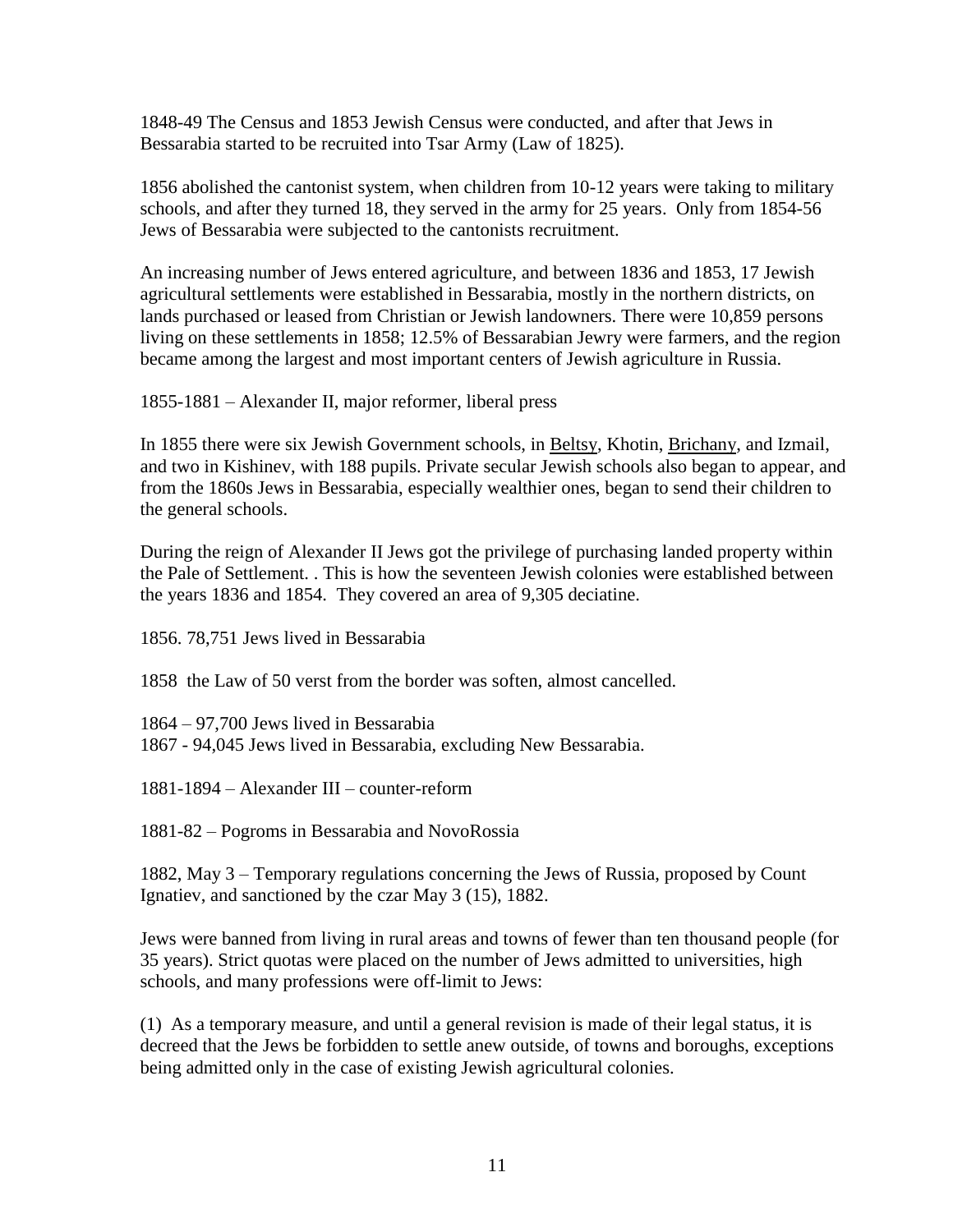(2) Temporarily forbidden are the issuing of mortgages and other deeds to Jews, as well as the registration of Jews as lessees of real property situated outside of towns and boroughs; and also the issuing to Jews of powers of attorney to manage and dispose of such real property. (3) Jews are forbidden to transact business on Sundays and on the principal Christian holy days; the existing regulations concerning the closing of places of business belonging to Christians on such days to apply to Jews also.

These regulations – May Laws - were intended only as temporary measures; and the government itself when it issued them was aware of the fact that such legislation would not be good for the permanent law of the legal status of the Russian Jews. The regulations were to remain in force until the final revision of the laws concerning the Jews.

This revision was assigned to a special commission, under the chairmanship of Count Pahlen, which soon afterward completed its task. In 1888, the special commission came to conclusion that from the government"s point of view Jews should be equal with others! In this memorandum, it was said that the Jews are not foreigners, but part of Russia for 100 years! They recommended reforming the laws and giving Jews equal rights, but the Alexander III and his surroundings did not want to do anything, they had different agenda for Jews.

The temporary regulations from the beginning gave rise to different interpretations, misunderstandings and complaints. For instance, the phrase "to settle anew outside of towns and boroughs" was a source of official abuse. Some governments informed their officials that by this phrase referred not only to the change of residence by a Jew from one settlement to another, but also from one house to another in the same settlement. The Senate decided against this interpretation; but in the meantime it had become a source of many problems to the Jews.

Here are several other examples of interpreting the Laws: If one who had the right to reside in a village left it temporarily, he encountered trouble on returning. Jews who had served in the army encountered difficulties, at the end of their terms of service, in resettling in the villages in which they had dwelt.

There are also numerous cases on record where local officials refused permission to Jews to visit villages temporarily for business purposes, although the law expressly states that Jews are only forbidden to "settle anew".

Another limitation created by the May Laws is that Jews possessing the right of residence in villages have not the right to execute leases or contracts to purchase. Jews were not able to rent rooms or build a house on land leased. This clause was finally removed by the Senate, which decided that Jews having such right of residence might rent rooms or might build houses of their own on land leased for the purpose.

Law about regulating Jews to study at Universities and other institutions: 10% in pale, 5% outside and 3% in Moscow and Petersburg.

1889. According to Jewish Encyclopedia, total population in Bessarabia was 1,628,876 and the population of the Jews was 180,918.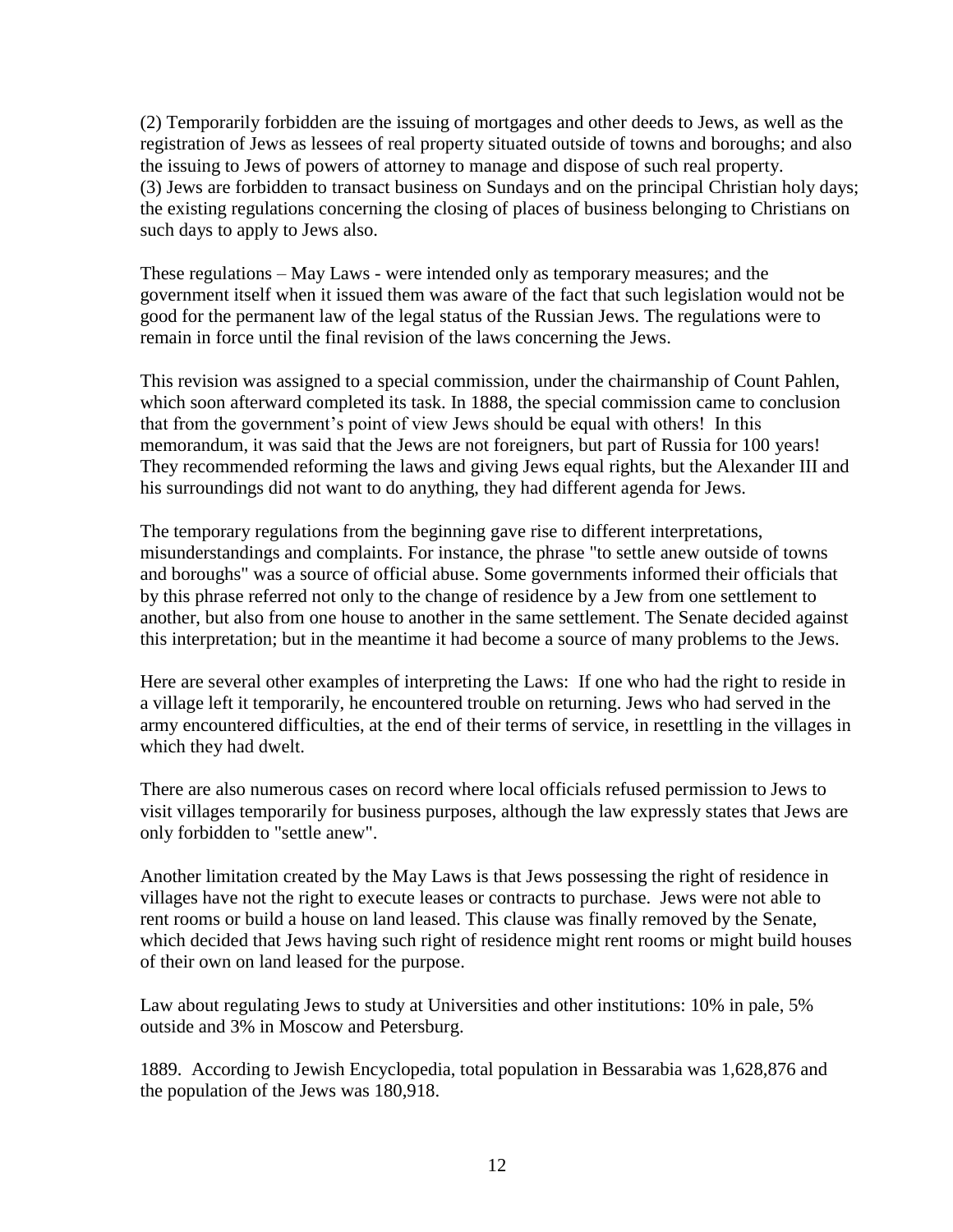1894-1917 – Nicholas II

1897 – Universal Census. 5 million Jews lived in whole Russia and 1.5 million outside Pale. In Bessarabia from total population of 1,936,392, Jews population was from 225-228 thousand, depending on the sources. (Jewish Enciclopedia, Evreiskaya encyclopedia, Moscow, 1900) 3, Meriam Weiner, "Jewish Roots in Ukraine and Moldova". 1999)<sup>9</sup>. Jews constituted about 11% of total population. In towns there were 109655 Jews, which is 37.4% from total population. Kishinev - 50237 Jews, which is about 46.5%, Beltsy – 10348, 55.9%, Bendery 10644, 38%, Orgeev - 7144, 59.5% and Soroki 8783, 57.4%.

Jews by Professions: Tayliors and shoemakers - 13%, Grain trade – 9%, Forest – 8%, Trade of other  $-11\%$ , Sales  $-43\%$ , Transport  $-3.65\%$ , Agriculture  $-7\%$ .

Total of 377 plants, factories in Bessarabia and 106 were owned by Jews, and they were getting 30% of all products made.

In 1897, 7.1% of Jews lived from agriculture, when in all Russia only 3.55%

## **Cities, Towns**

In this section you find information about Kishinev – main city in Bessarabia, two large towns - Bendery and Soroki and one shteitl – Kaushany of Bendery Uezd.

**Kishinev** (from Kishla-Nou, new spring, source of water) was established as a town in the 14th century. At the end of the 17th century Kishinev was destroyed by Tartars. In the beginning of the 18<sup>th</sup> century Jews lived on both sides of the River Byk. The early history of Kishinev can be found recorded in a 1774 official statute of a burial society. Written in Yiddish the statute was signed by 144 members of the Jewish community and was approved by a rabbi in Jassy. At the end of 18th century, Hayyim ben Solomon Tyrer was the rabbi of Kishinev. At the beginning of  $19<sup>th</sup>$  century, Zalman the son of Mordechai Shargorodsky, a pupil of the Baal Shem Tov, the spiritual founder of the Hasidic movement, became rabbi in Kishinev and in 1816 established a synagogue. By the beginning of 19th century Kishinev had become the main town of the province of Bessarabia under Russian rule.

**Soroki** was another old Moldavian town. The first mention of Jewish settlement in Soroki was in 1657. A synagogue was established in 1775. The Jewish burial society came into existence in 1777. In 1817 there were 157 Jewish families living in Soroki. David Solomon Eibenschutz served as rabbi and encouraged the study of Torah.

**Bendery** was a castle town and the regional center of Bessarabia. In 1770 a synagogue was built inside the castle. After the town was moved to a new location outside the castle, the synagogue was visited only on Yom Kippur. In the 1840s, the city was home to RebWertheim, a rebbi and tzadik, the grandson of Rabbi Shimon Wertheim from Vienna.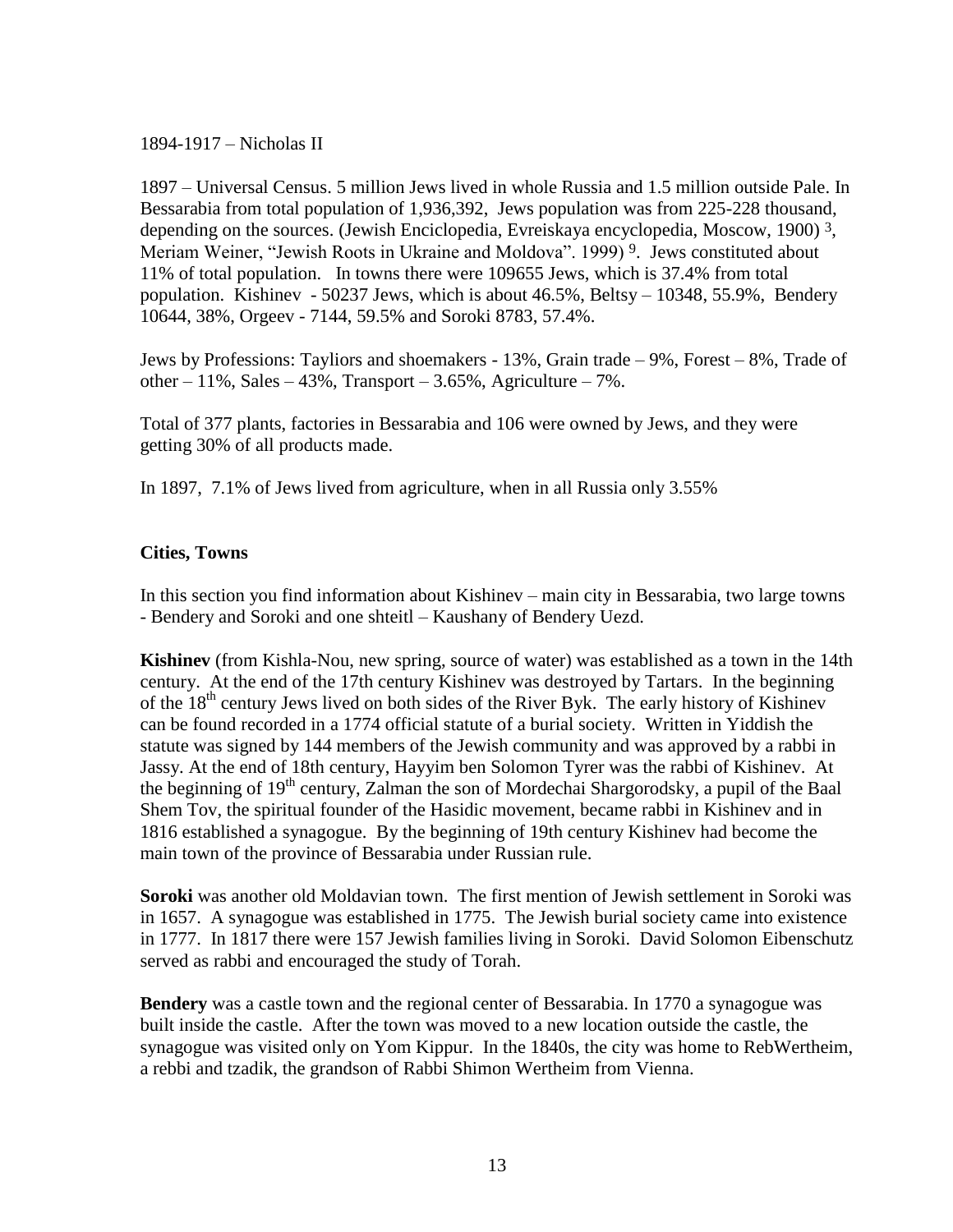**Kaushany** (Cauşeni), Bendery uezd. Some tombstones in the Jewish cemetery in Kaushany are believed to date from the 16th century. It is certain that there was a Jewish community in Kaushany in the 18th century, when Kaushany was the center of Tatar rule in southern Bessarabia. By 1817, 53 Jewish families lived in Kaushany. The community increased with a large Jewish immigration into Bessarabia in the 19th century. In 1853 80 families of Jewish farmers were granted landholdings by the state, and were reclassified as "state farmers." In the 1854 Revision lists from Kaushany, we find 80 Jewish families: 251 men and 272 women. Due to the difficult economic conditions, in 1864 they were permitted to get reclassified as townsmen (middle class, 'meschane'). That is also reported in the Revision lists. However, a number of Jews in Kaushany continued to work in agriculture, including sheep and large cattle farmers. In 1849, two Jewish farmers owned a total of approximately one thousand heads of cattle and three thousand sheep and goats. In 1897, 1,675 Jews lived in Kaushany, of total population of 3,729 (45%).

#### **Who were the Jews in Bessarabia?**

To partially answer this question presented in a table below statistics of Jews lived in three places in Bessarabia. The years in the left column represent the Birth records for the towns. For example in Kishinev in 1867 there were 679 registered births in the Jewish community.

Kishinev as of 1897 lived 50,237 Jews from total of 108,483 (46%); Bendery, uezd town as of 1897 – 10,654 Jews from total of 31,797 (34%); Kaushany, shteitl in Bendery uezd as of 1897 – 1,675 Jews from total of 3,729 (45%).

|          |       | Gender |             | Estate/Status |       |                |                |                  |
|----------|-------|--------|-------------|---------------|-------|----------------|----------------|------------------|
|          | Total | Girls  | <b>Boys</b> | Merc          | Towns | From           | Mili-          | Foreign citizens |
|          |       |        |             | hants         | men   | Aggric.        | tary           |                  |
|          |       |        |             |               |       | Colonies       |                |                  |
| Kaushany | 249   | 112    | 137         | 5             | 209   | 1              | $\overline{4}$ | 24 (13 Moldavia  |
| 1866,    |       |        |             |               |       |                |                | 10 Turkey,       |
| 1876,    |       |        |             |               |       |                |                | 1 Holland)       |
| 1888     |       |        |             |               |       |                |                |                  |
| Bendery  | 543   | 199    | 344         | 19            | 446   | $\overline{4}$ | 16             | 40 (18 Moldavia, |
| 1866,    |       |        |             |               |       |                |                | 13 Turkey, 7     |
| 1871,    |       |        |             |               |       |                |                | Austria, 2       |
| 1883     |       |        |             |               |       |                |                | Greece)          |
| Kishinev | 679   | 260    | 419         | 61            | 550   | $\overline{2}$ | 16             | 39 (31 Moldavia, |
| 1867     |       |        |             |               |       |                |                | 4 Austria,       |
|          |       |        |             |               |       |                |                | 4 Turkey)        |

The number of boys born is substantially higher than girls; large numbers of Jews were citizens of other countries.